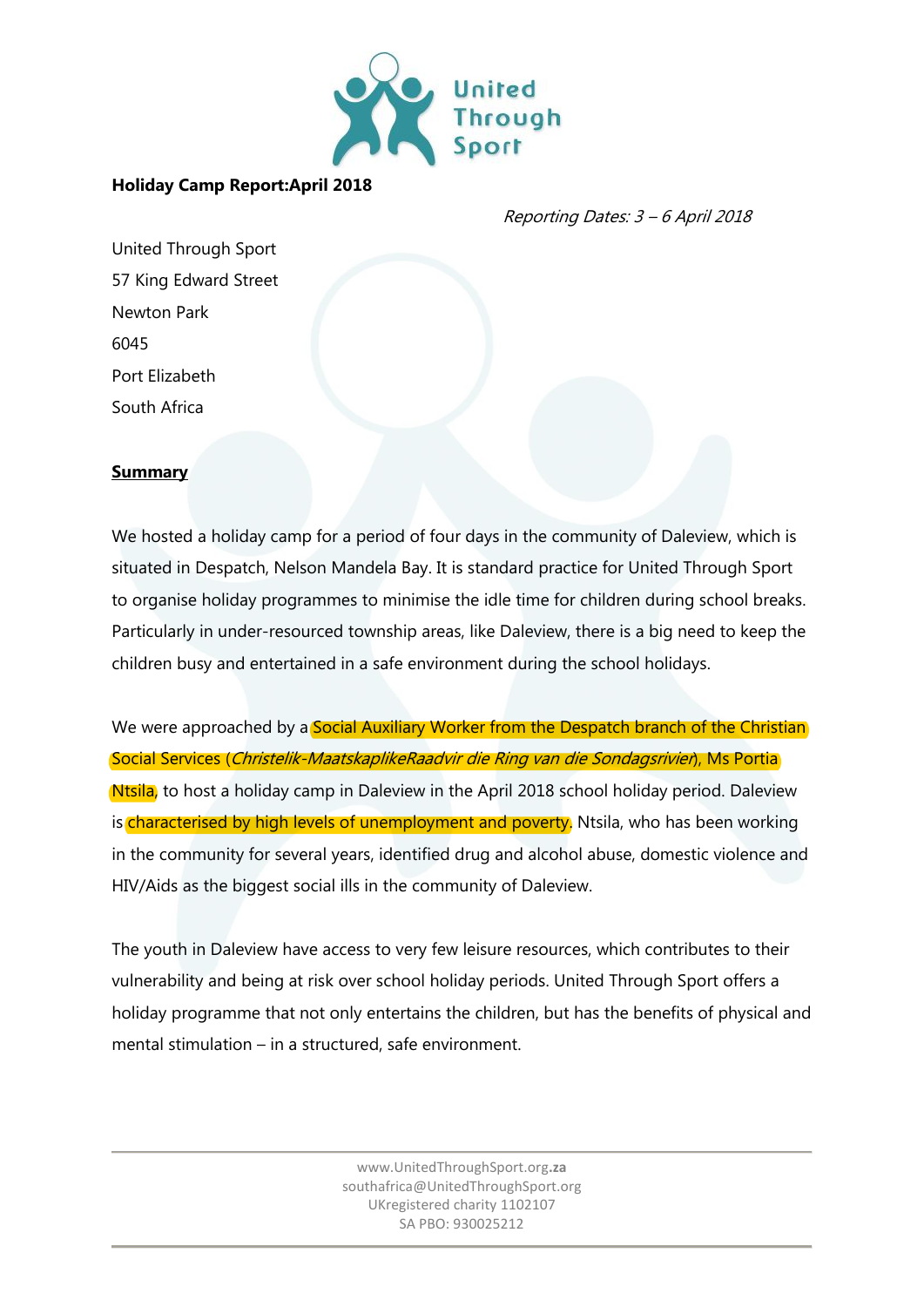

From 3 to 6 April 2018, United Through Sport hosted a four-day programme for selected children from the community at the Daleview rugby field. A total of 150 children were selected by Ms Ntsila– mostly living in Daleview, and surrounding township areas such as Reservoir Hills and Kayamandi. However, more than 200 children showed up to participate in the holiday camp, as news spread of the programme.

The children who participated were from schools in Despatch and their ages varied from preschoolers to teenagers. Even though the pre-selected children were all of school-going age, pre-schoolers also attended the camp. We had anticipated this and subsequently prepared age-appropriate games as well as daily arts and crafts activities for the children younger than 6 years old.

For the older children  $(7 - 17 \text{ years})$  the holiday camp involved **structured SportingActivities** (Rugby, Soccer and Netball), Indigenous Games as well as Life Skills lessons. United Through Sport was responsible for the overall running of the camp, which took place from 10:00 to 15:00 daily.

Conducting the camp were eight staff members, six international volunteers and six youth workers of United Through Sport. The children had an opportunity to rotate between all the different aspectsof the programme and were given ample time to rest, including a lunchtime period where they were served lunch and juice.

While Life Skills Lessons, structured around the topics of Drugs, Relationships and Abuse, were covered with all the children who attended the holiday camp, we conducted a snapshot Monitoring and Evaluation Quiz with a selection of children, aged 12 to 17 years. 90% of the children quizzed, improved their knowledge of HIV/Aids in the tests conducted before and after the Life Skills Lessons.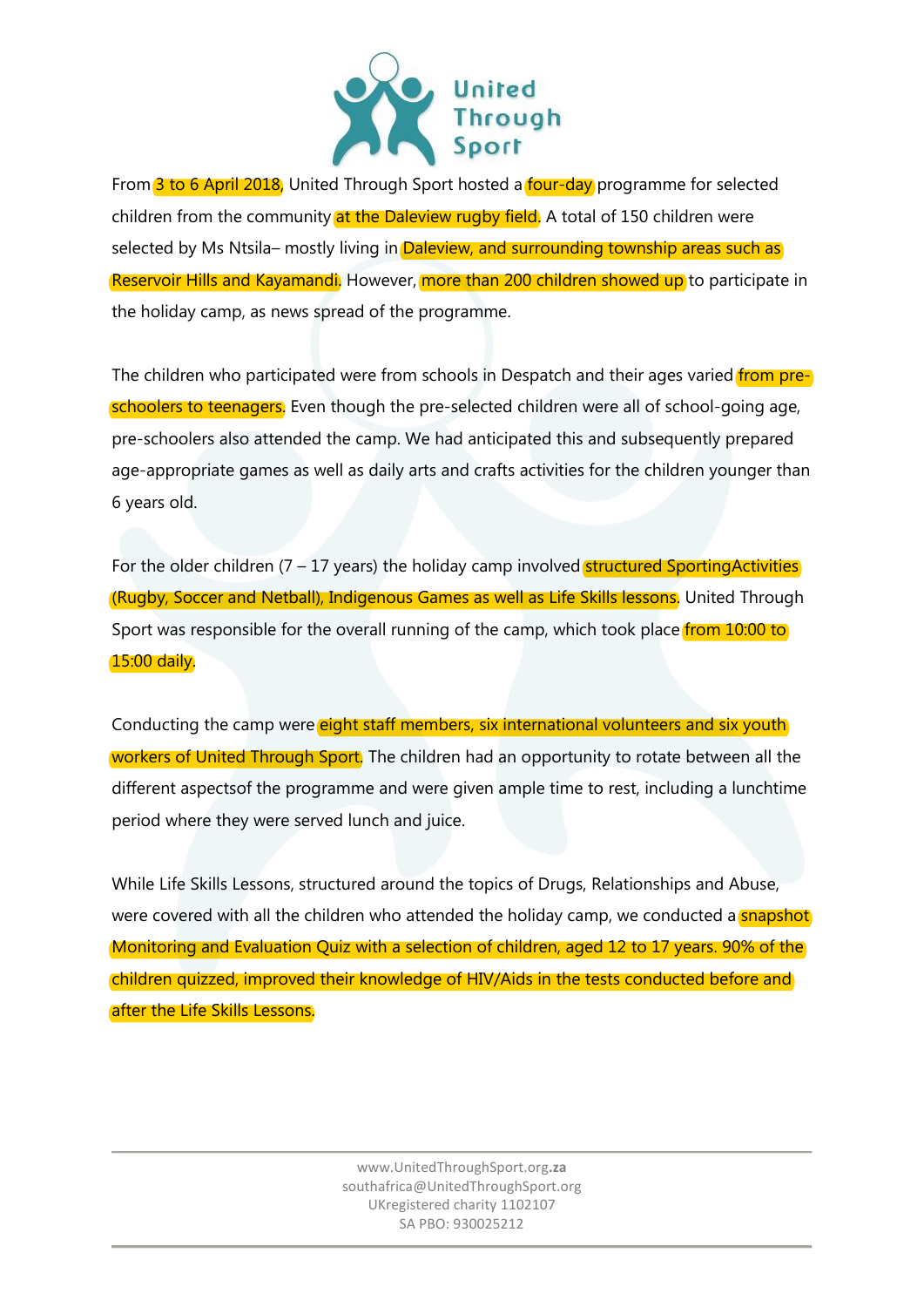

At the end of the holiday camp, the older children who participated in the Life Skills lessons received a **Certificate.** Children who showed **good sportsmanship and leadership** during the holiday camp also received prizes - including soccer balls, water bottles and sports clothing.

### **Challenges**

On the second day of the holiday camp we realised that we would go over the expected number of 150 kids. Having a limited number of coaches (staff members, youth and volunteers), we had to adapt the sessions. The coaches made quick adjustments to their preparations, ensuring the children would still have the optimal sporting and leisure experience. Another challenge, which was anticipated, was the number of pre-schoolers who arrived at the camp. As mentioned earlier in this report, age appropriate activities were conducted with all children younger than 6 years old.

#### **Conclusion**

The camp was well planned and executed. The participants thoroughly enjoyed doing sports and games with the United Through Sport's team and covered important life skills education in a fun and interactive manner.

The same amount of kids kept coming back the following days and requested the staff and volunteers to come back again in the next holiday period. This is all a testimony of the joy the kids experienced during the holiday camp. Best of all, it offered a place for the participants to feel safe and secure during a time when they are often left alone.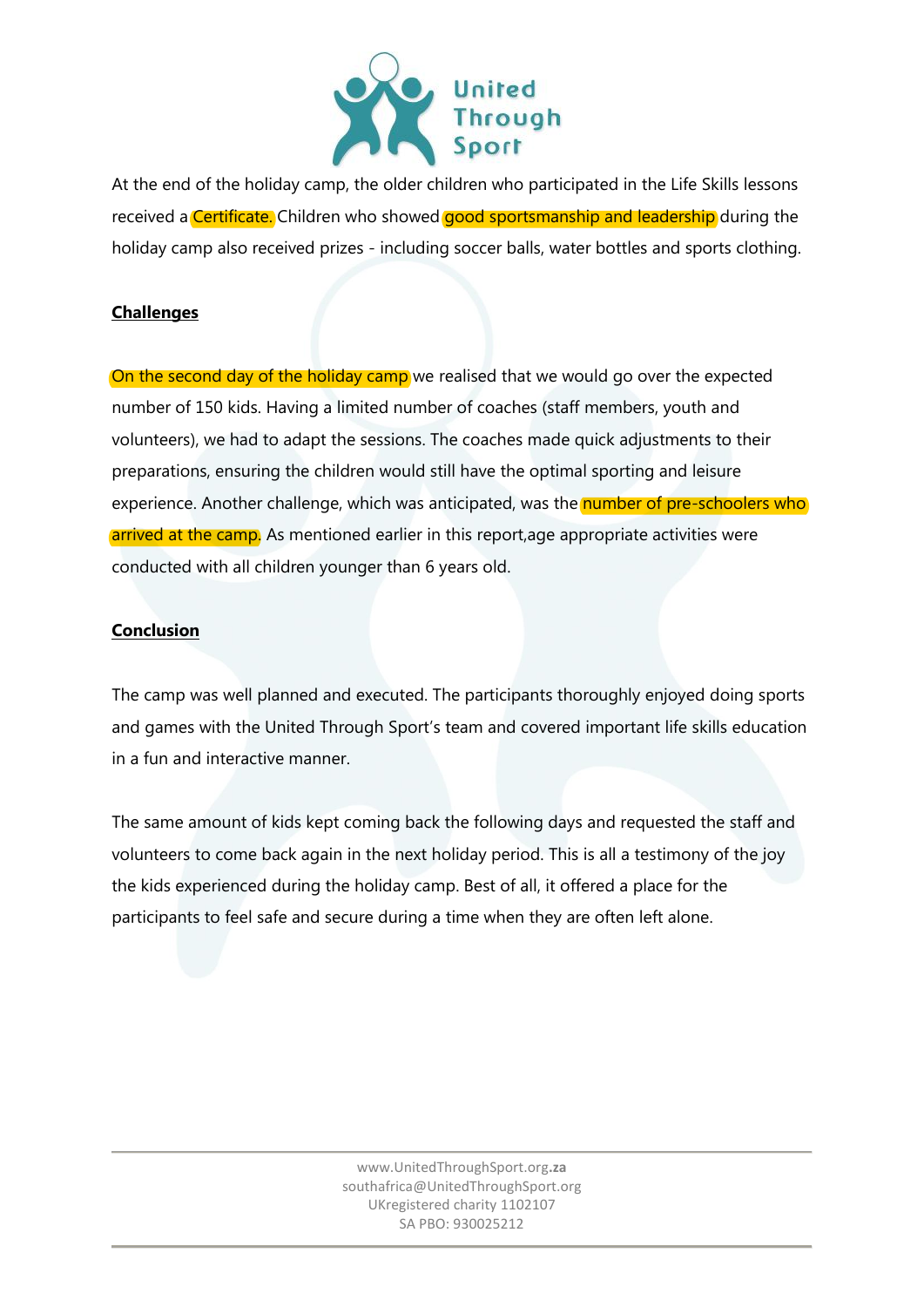

# **Having fun with a game of netball:**



**Listening attentively to a Life Skills lesson:**

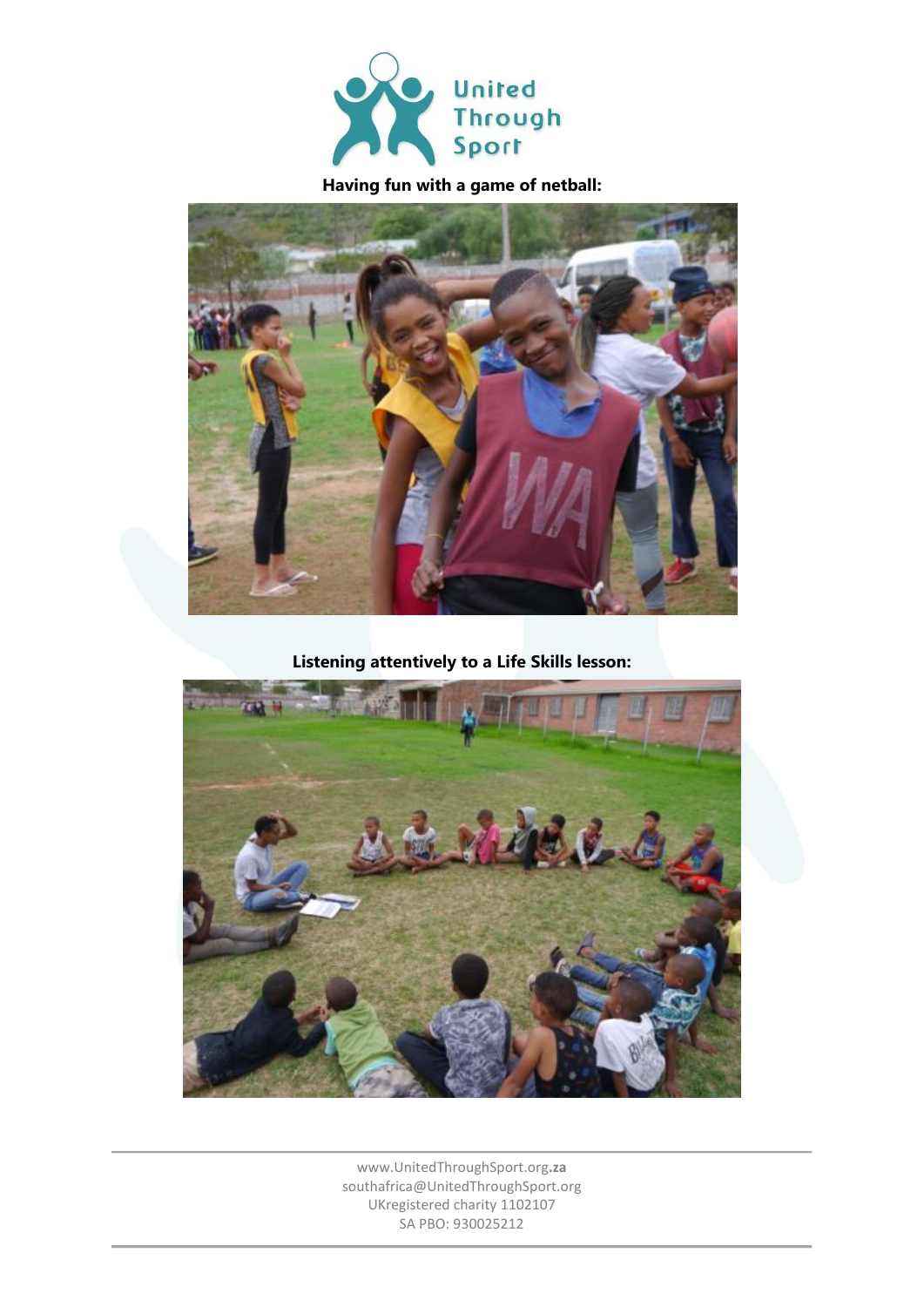

### **Waiting for instructions from the coach:**



**Girls getting some rugby lessons:**

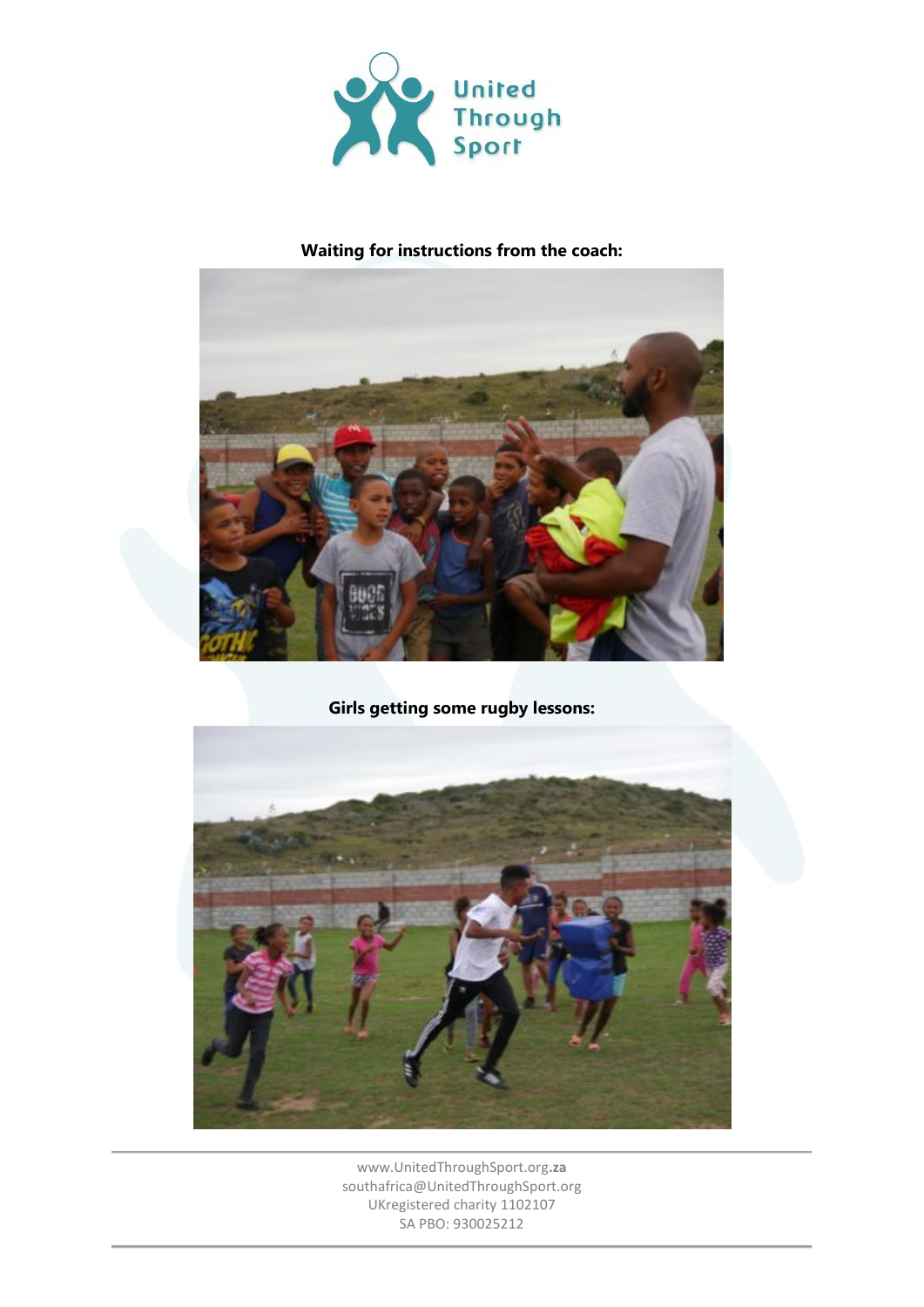

**Keeping the pre-schoolers occupied with games and arts & crafts:**